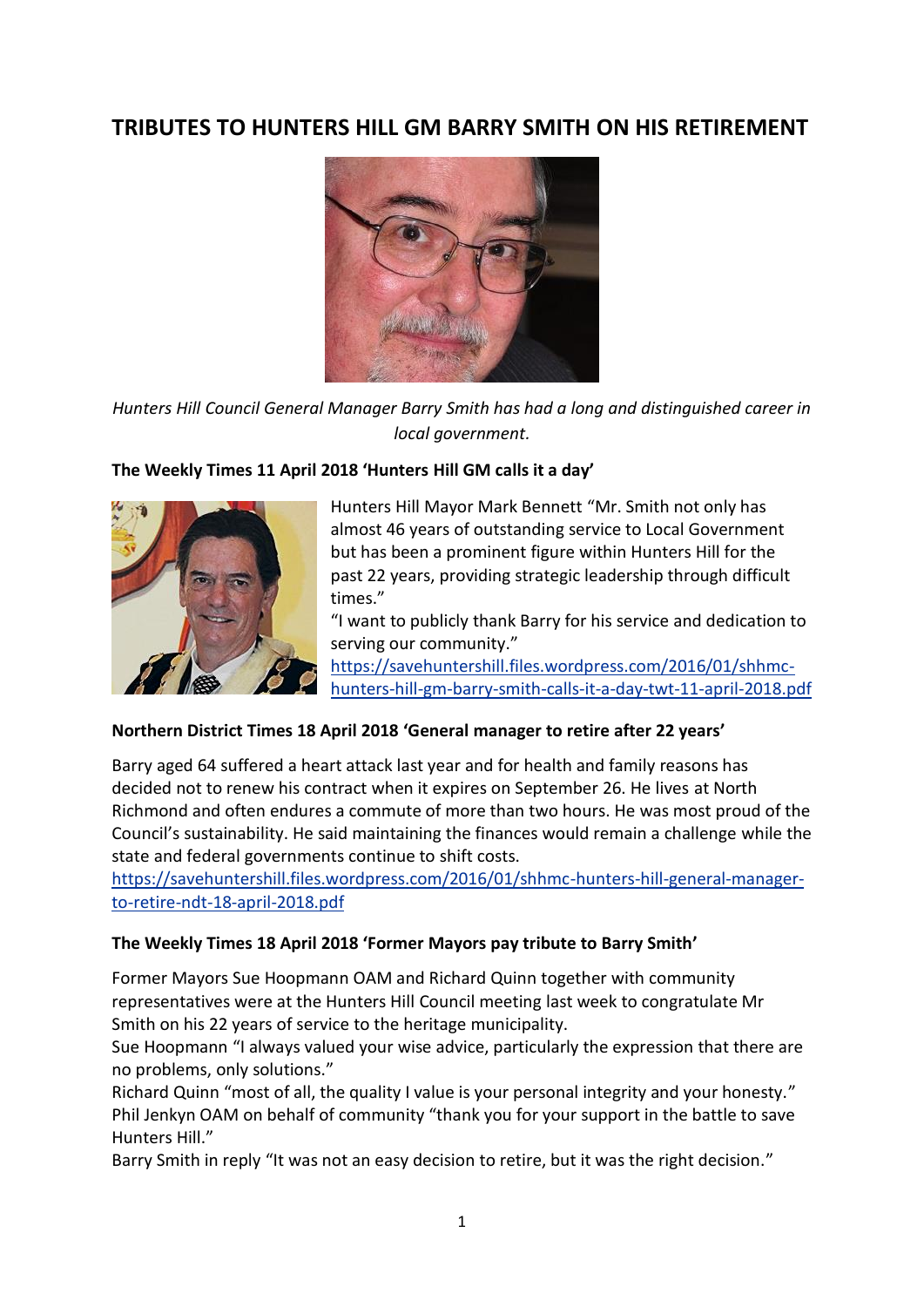[https://savehuntershill.files.wordpress.com/2016/01/shhmc-former-mayors-pay-tribute-to](https://savehuntershill.files.wordpress.com/2016/01/shhmc-former-mayors-pay-tribute-to-retiring-gm-twt-18-april-20181.pdf)[retiring-gm-twt-18-april-20181.pdf](https://savehuntershill.files.wordpress.com/2016/01/shhmc-former-mayors-pay-tribute-to-retiring-gm-twt-18-april-20181.pdf)

## **Deputy Mayor Clr Ross Williams at Council Meeting 9 April 2018**



"Barry has a great deal of expertise and knowledge in local government." "I congratulate you on your loyalty and long service to the Hunters Hill community."

"Your decision to retire gives this council an opportunity after all the merger distractions to move forward with fresh ideas and direction."

"I congratulate you again on an outstanding career and wish you well for

the future." <https://www.facebook.com/savehuntershill/videos/1009092739239335/>

## **Clr Justine McLaughlin at Council Meeting 9 April 2018**



"Thank you for the support you have given the councillors, the council and the community."

"I will always remember your saying – leave it with me, I will have a solution for that one."

"As a council, I don't think we could have got through the amalgamation issue without the tenacity, determination, knowledge and contacts that

you were able to bring to the table." <https://www.facebook.com/savehuntershill/videos/1009092945905981/>

## **Former Mayor Sue Hoopmann OAM at Council Meeting 9 April 2018**



"Barry's words of wisdom – there are no problems, only solutions." "His high qualities always shone through – persistence, steadfastness, honesty, fairness, loyalty and getting the job done." "Barry played an important role in all Hunters Hill's battles and achievements over many years, and a significant role in many local government organisations. His networking was unparalleled, and he

always had the best interests of Hunters Hill at heart." <https://www.facebook.com/savehuntershill/videos/1012515122230430/>

#### **Former Mayor Richard Quinn at Council Meeting 9 April 2018**



"It is appropriate to acknowledge your service and commitment to this community – 22 years in Hunters Hill and 46 years in local government." "I particularly acknowledge your measured advice and wise counsel during the recent no forced amalgamations campaign." "The quality that has marked your term as general manager is your

personal and professional integrity and honesty. Please know how much we appreciate all that you have done for this community. You will always be welcome here."

<https://www.facebook.com/savehuntershill/videos/1009406715874604/>